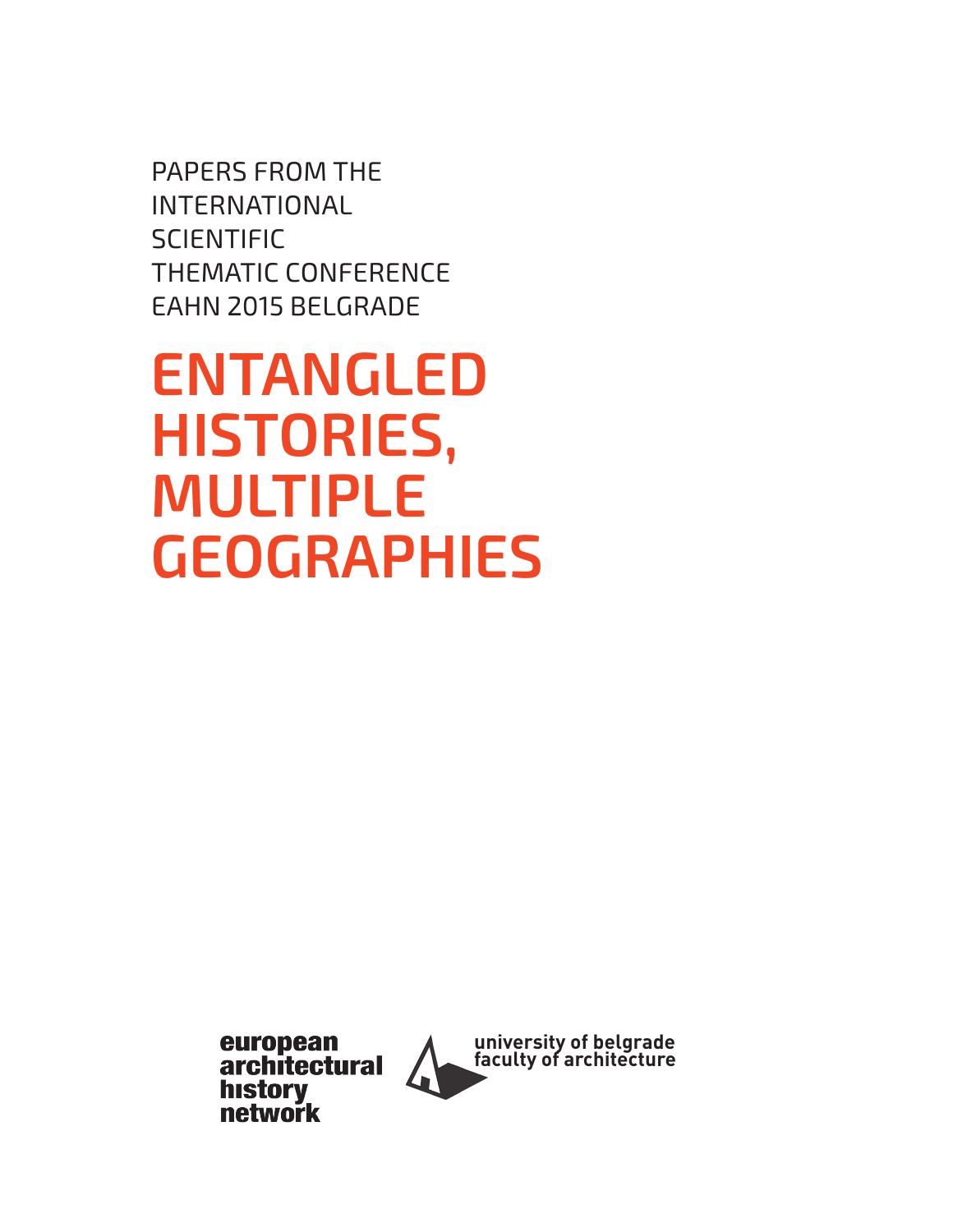# **ENTANGLED HISTORIES, MULTIPLE GEOGRAPHIES**

## INTERNATIONAL SCIENTIFIC THEMATIC CONFERENCE, EAHN 2015 BELGRADE, SERBIA

## OCTOBER 14-17, 2015

### CONFERENCE CHAIR

Ljiljana Blagojević, University of Belgrade – Faculty of Architecture

## SCIENTIFIC COMMITTEE

Dr. Ljiljana Blagojević Associate professor, University of Belgrade – Faculty of Architecture, Serbia

Prof. Dr. Vladan Djokić Dean, University of Belgrade – Faculty of Architecture, Serbia

Prof. Dr. Hilde Heynen Vice president of the EAHN, Catholic University Leuven, Belgium

Prof. Dr. Mari Hvattum Oslo School of Architecture and Design, Norway

Dr. Aleksandar Ignjatović Associate professor, University of Belgrade – Faculty of Architecture, Serbia

Dr. Susan Klaiber Independent scholar, EAHN, Switzerland

Dr. Carmen Popescu Independent scholar, EAHN, Adjunct professor, University Paris I-Sorbonne, France

Dr. Łukasz Stanek Lecturer, University of Manchester, School of Environment, Education and Development, UK

## ORGANIZATION COMMITTEE

University of Belgrade – Faculty of Architecture, Serbia:

*Vladan Djokić | Budimir Sudimac | Branko Pavić | Ljiljana Blagojević | Ana Nikezić | Marija Milinković | Dragana Ćorović | Marko Nikolić | Renata Jadrešin Milić | Ana Raković |*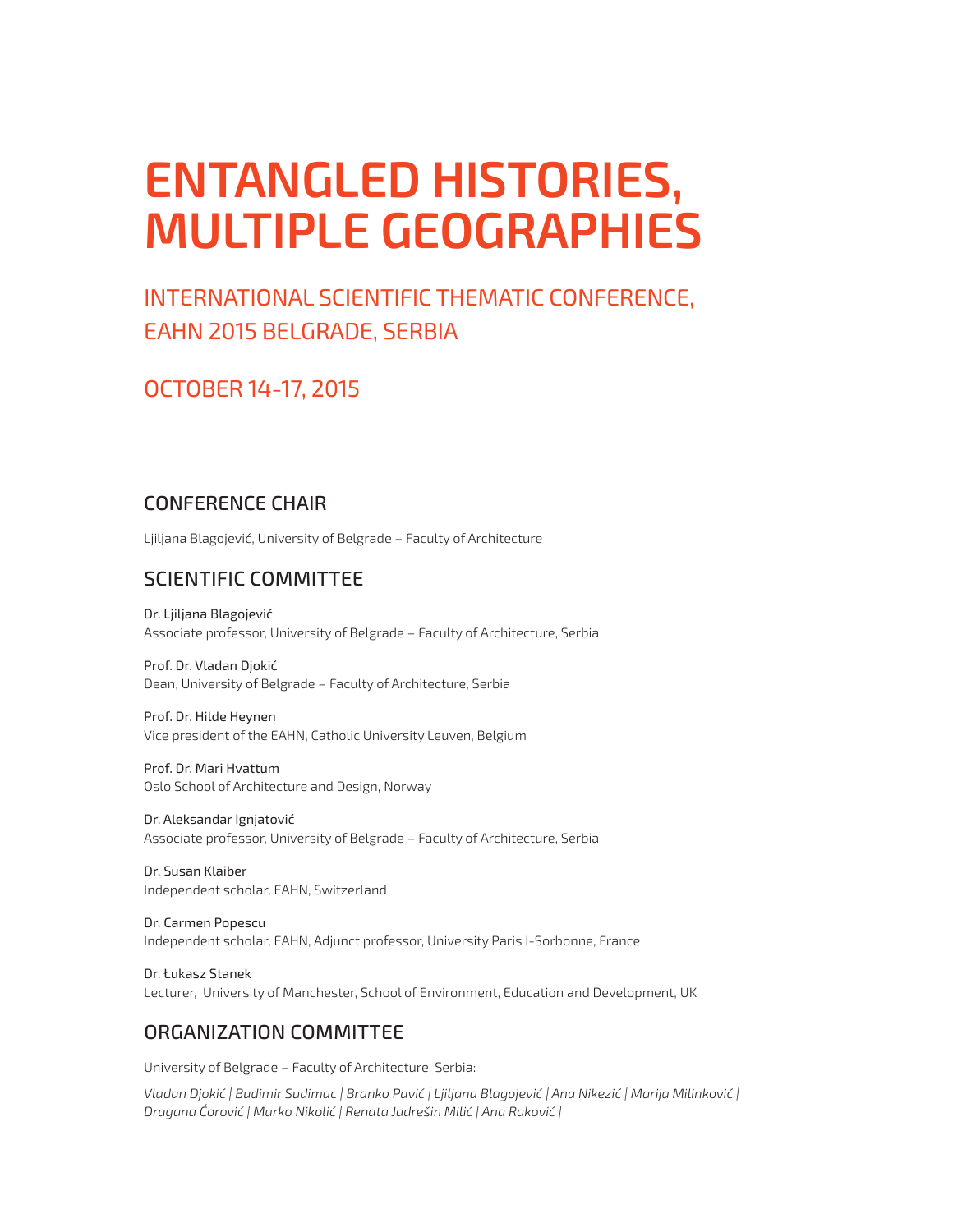# **INTRODUCTION**

This book gathers the results from the EAHN 2015 BELGRADE Thematic Conference: ENTANGLED HISTORIES, MULTIPLE GEOGRAPHIES held in Belgrade, Serbia on 14-17 October 2015.

Papers presented bring together different responses to questioning architectural history to perplexing, competing and complementary perceptions and interpretations of the past, its geography and culture. The focus is on the multiple perceptual forms and interpretations of architecture and their entanglements regarding conditions of historicity, notions of geographical belonging, as well as concepts of cultural or political identity.

In this sense, the complexity of historical experiences and processes, along with geographical convolutions – as constructed or mediated by architectural narratives – is the main theme researched. It includes all historical periods from antiquity to the present day and all the regions of the world. It discusses how various narratives – in architectural history, theory or criticism – represent and reinforce broader cultural patterns by which we perceive interrelated phenomena of history, space and identity.

This collection of papers presents how diferent interpretations of architecture and the built environment have contributed to diferent readings of history, culture, nature and society, either simultaneously or in alternation, with special attention given to addressing conficting and complementary views, explanatory systems and theories that stem from understanding and interpreting the past by means of architecture.

The conference was structured around three broad themes: historicity, tradition / innovation in architecture and the role of politics, both in terms of the direct interaction of (local) powers with the feld of architecture and of the intermediate pressure of geopolitics. Out of those, eight diferent sessions arose and structured the chapters in the book of proceedings.

The frst one, TRANSFER, focuses on realizing a link between diferent places through transferring and appropriating cultural and political propaganda in the built environment. The second one, POLITICIZED CITY, focuses on reading refections that political and ideological issues have on spatial context as well as mechanisms that previously led to shape networks of political infuences. The third one, IDEOLOGY, on the contrary delivers how architecture becomes a tool and an instrument of political and religious issues and more over how architecture communicates those and becomes instrumentalised. The next one, COMMUNITIES' ROOTS: PLANTING AND UPROOTING, in an unusual and innovative way, sheds light on a diversity of issues hidden under the commonly accepted platforms for building and developing diferent environments. Then, the session HISTORIOGRAPGY addresses mainly universal historical topics but in a particular geo-political contexts. It questions architectural history and its role in the simultaneity of multiple modernities, ideological restructuring of cultural and political discourse and similar topics. The session IDENTITY tries to intertwine diferent aspects of the place seeking for a new reading of history and architecture and seeking for the roles of architecture in the terms of construction. Finally, the sessions CONTESTED HERITAGE and CONSTRUCTED TRADITIONS include the appropriation and interpretation of the past from antiquity to the recent past addressing questions of centre-periphery, globalization, and cultural, political, or religious propaganda in the built environment.

This book of proceedings has introduced the theme of ENTANGLED HISTORIES, MULTIPLE GEOGRAPHIES and is looking to continue the discussion further – to elaborate further, to provoke and to challenge new questions and views, reconfiguring the whole of an idea.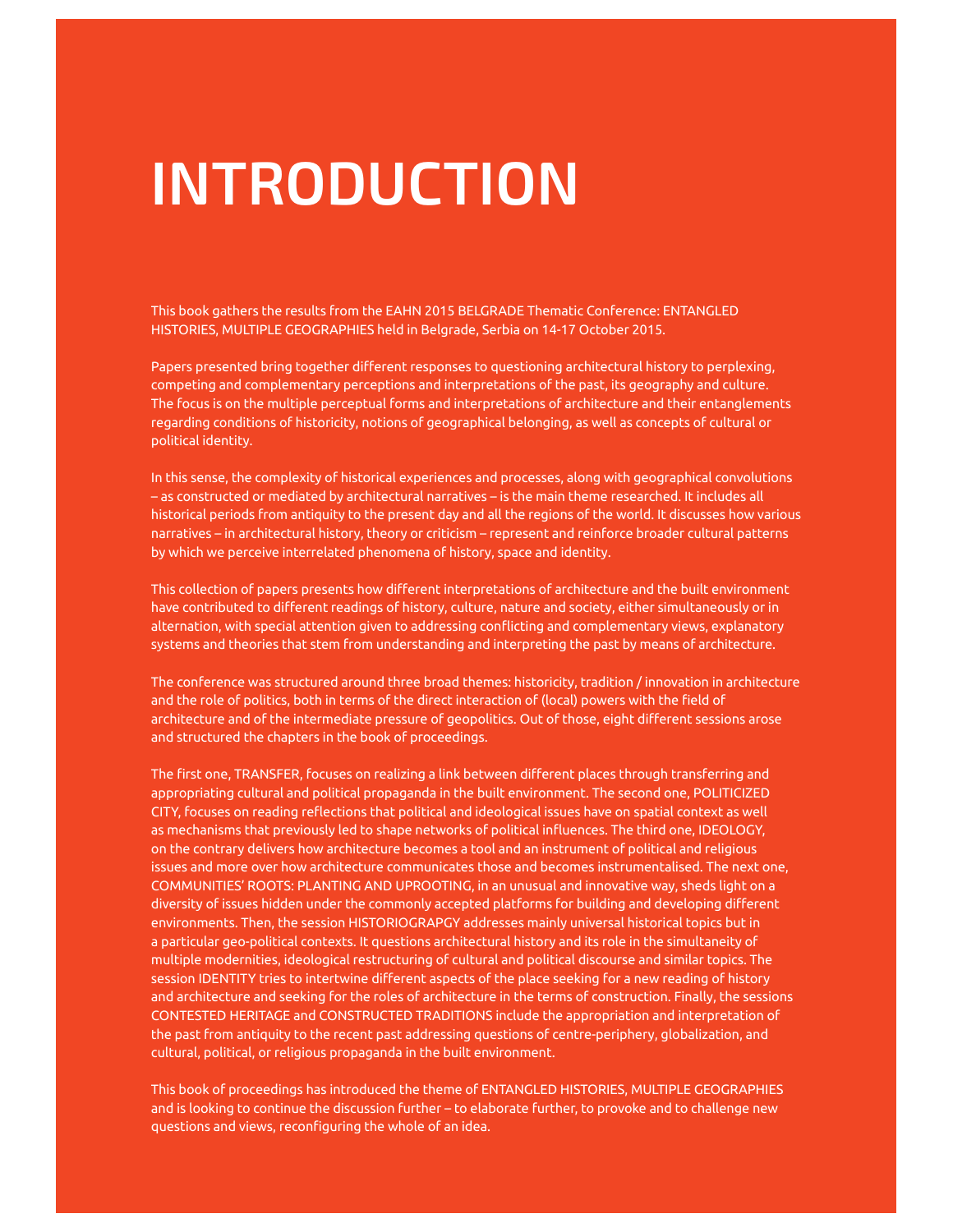### Maja Babic University of Michigan, Ann Arbor

## POSTWAR SARAJEVO AND EXAMINATION OF THE RELATIONSHIP BETWEEN ARCHITECTURE, POLITICS, AND ECONOMY

Post-1990s war reconstruction in the city of Sarajevo – following the dissolution of Yugoslavia – serves as a valuable example of the post-communist architectural and urban developments in a transitional country. Consequences of war destruction and profound shifts in politics and economy of Bosnia and Herzegovina may be discussed through the ever-changing medium of architecture. This paper will address the postwar construction of shopping malls in Sarajevo, as well as the signifcances of foreign investments on local architecture, and the consequences of such events for the city population and the city itself. The focus of this paper is to identify occurrences of foreign infuences in commercial architecture, and examine whether they are becoming a trend in the Bosnian and Herzegovinian capital. The city of Sarajevo had been at the intersection of Ottoman and Austro-Hungarian empires, as well as a part of the socialist Yugoslavia – consequently, architectural developments in the city had been under infuences of political and economic shifts for centuries. This paper will attempt to investigate whether the current condition in Bosnian architecture falls under such classifcation, and whether such classifcation is even possible in this case.

#### KEYWORDS:

Architecture, politics, Yugoslavia, post-communism, Sarajevo, investments

#### Introduction

The postwar construction in Bosnia and Herzegovina, and in particular in the capital of Sarajevo, plays a vital role in the formation of the country's urban identity.<sup>1</sup> Sarajevo experienced a devastating war, the demolition of urban fabric, and the city is currently in the process of creating a postwar identity, an identity of a capitalist, post-communist society. The architecture of contemporary Bosnian and Herzegovinian cities exhibits elements of the contemporary European architectural events, but also unveils variations in the city's urban fabric infuenced by both political and economic changes in the contemporary Bosnian society, not necessarily following the prevailing architectural trends present in the Western Europe. This paper will focus on the examination of the shifts taking place in architectural trends – and whether such occurrences can even be identifed as trends – in the Bosnian postwar and postcommunist urban fabric through the examination of newly erected commercial structures in the city of Sarajevo.

The long Ottoman occupation of the country; short, yet architecturally eventful period of

Austro-Hungarian rule; two brief decades of the Kingdom of Yugoslavia; and the five decades of the communist Yugoslavia have all left significant impact on the construction of Bosnian and Herzegovinian political present, and as such must be acknowledged when discussing current events in both politics and architecture. I argue that the architecture of Bosnia and Herzegovina has been a mirror of political and geopolitical events that have taken place throughout the history, as well as today.

What is the architectural reality of Bosnia and Herzegovina now? And what role does politics play in this reality?

To begin with, we must determine what the architecture of post-communist Sarajevo is. In the last decade, after the still incomplete process of reconstruction was seemingly put on hold, the city of Sarajevo has become the city of commercial endeavours. Shopping malls have permeated the city centre, and the investors from Europe and the Islamic world are ever present in the city. But who are these investors? And what will be the consequence of such economic investments on the architecture of the Bosnian and Herzegovinian capital? Today, we can only speculate of the future of the architecture of Sarajevo, and acknowledge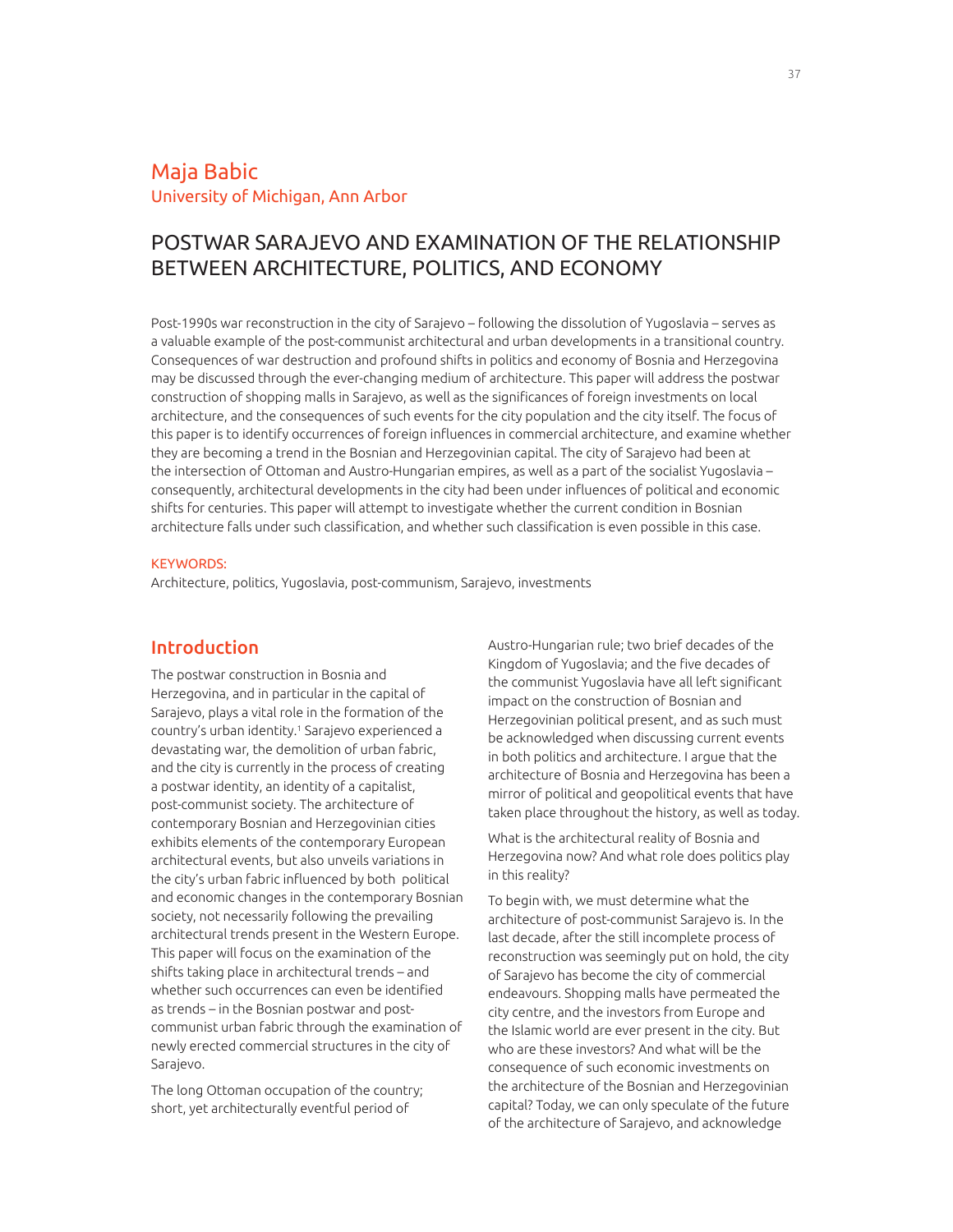the present of the local urban fabric as the one of unidentifed fusion. One may argue it is the mixture of political and religious infuences meshed with the know-how of local architects that created such architectural present, but it can also be argued that it is the organic development of the political and geopolitical relations in the country and region. Newfound religious freedoms in the post-communist Bosnia and Herzegovina play a signifcant role due to the predominant Muslim population of Sarajevo, as well as its political and religious favouritism toward the Islamic investors – this paper will attempt to examine such assumptions, and perhaps broaden the understating of the postwar city of Sarajevo through its architecture. Current architecture conditions cannot be identified without difficulty – the architectural activity in the late 1990s and early 21st century was mostly focused on the reconstruction of war-torn buildings with a few new structures, but in the last decade the situation has significantly shifted and new architecture is slowly permeating the existing urban fabric. The structures erected are both of smaller and larger scale, funded by large investor groups as well as the smaller, private investors building private single-family homes. Design-wise, current architecture can be – only to an extent – identified as a mixture of contemporary European trends, and of neo-Ottoman architectural infuences, mainly seen in the smaller scale structures. Hi-tech architecture that characterized the postmodernism – or its iteration – in the Balkans of 1980s is still present, with shopping centers' digital facades blinding Sarajevans in their everyday lives.

#### The architecture and the politics of the past

Bosnian present is an unfortunate one. Almost all of the countries transitioning from communist to capitalist societies and economies in Eastern and South-eastern Europe have been struggling in the past decades, but nevertheless, the conditions in the postwar Yugoslavian successor states have been signifcantly harsher. Shattered by the long war, Bosnia and Herzegovina and the city of Sarajevo exist in a perpetual struggle of self-identifying, and self-defining, both as a post-communist country, and as the country and the city in the region that has never politically settled since the early 1990s.

It is often argued that the present condition in the region is the result of the political events of the past. Ever since the Ottomans arrived in the ffteenth century, turbulent events have been pervading the lives of the people in the Balkans, leaving long existing marks. The Ottomans introduced new architectural style and elements in the architecture of Sarajevo, and constructed the city throughout the centuries of their presence by Ottoman architectural principles – mainly focusing on the housing and religious architecture.

The Congress of Berlin in 1878 allowed the Austro-Hungarian Empire to conquer Bosnia and Herzegovina. By 1908, when the country was annexed by the Austro-Hungarians, the Empire had already engaged in transformation of the urban fabric of Sarajevo, but also in the creation of the civic society, one constructed by the Central European standards. The architecture played a signifcant role in the exhibition of political change in the occupied country – now, imperial architects mainly focused on the construction of public buildings – city hall, main postal office building, as well as the multi-family residential structures. Austro-Hungarians introduced construction laws and codes. The Ottoman Sarajevo was 'Europeanized' through "strictly regulated new neighbourhoods populated by historicist buildings."<sup>2</sup>

The interwar period in Sarajevo was characterized by only a few examples of early modernist architecture – mainly housing – yet the following period of communist rule brought true exploration of modernism, albeit in the iteration of a socialist country. Strikingly, and as a consequence of such historical permutations in Bosnia and Herzegovina, the "resultant built environments (…) brought large architectural traditions into proximity that is rarely found elsewhere."<sup>3</sup> The Old Town constructed by the Ottomans with its small neighbourhoods, *mahalas,* and tall minarets; the Austro-Hungarian expansion westward, and exhibits of public buildings designed by Austrian architects of the time period; modernist interwar buildings of Kadic brothers; and the socialist modernist architecture of the Yugoslav period all create a unique mesh of styles, all to be extended into the present of the city – the present architecture we are examining as it is being created, and as the history is unfolding.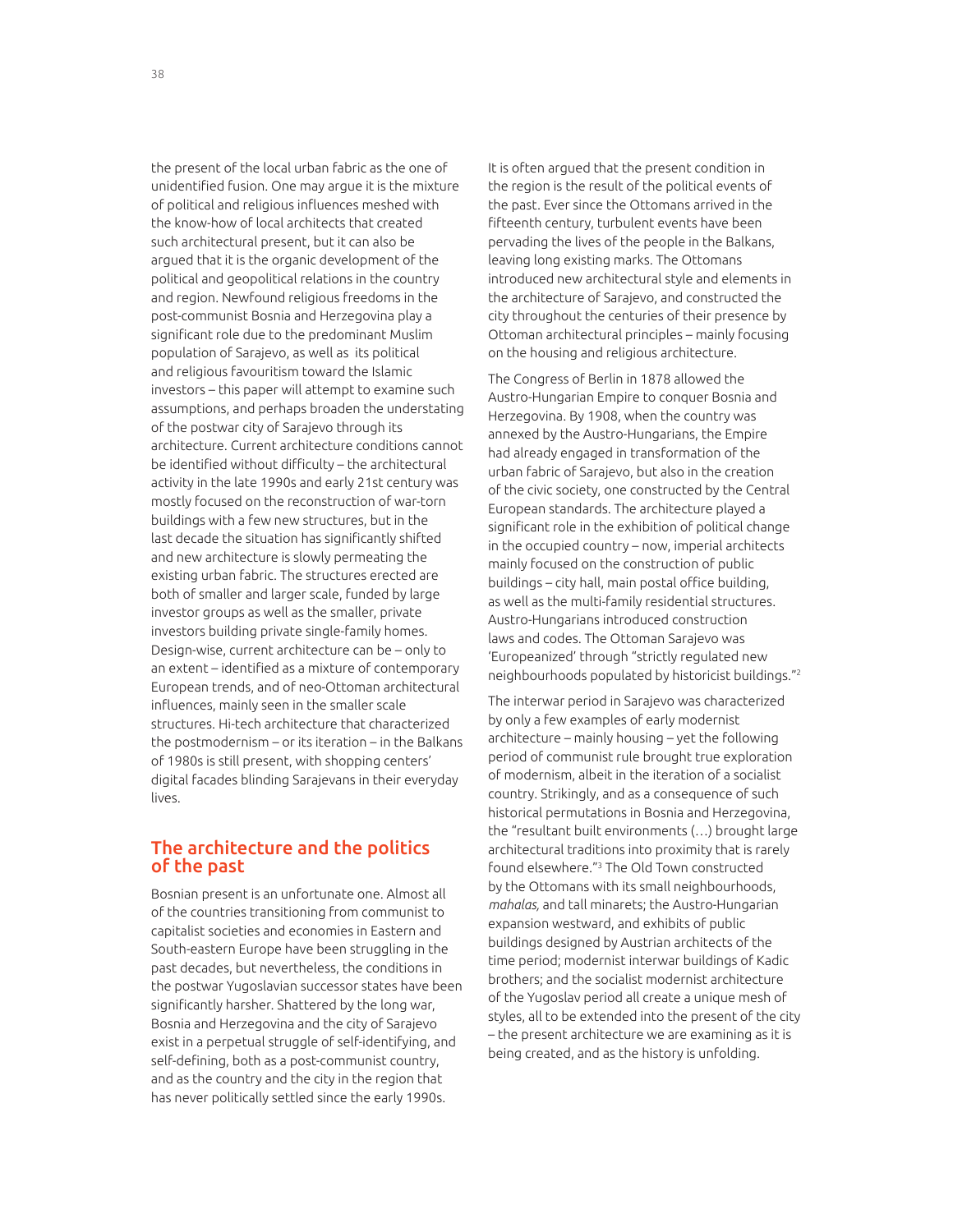#### Architecture now

Ethnically and religiously diverse, Bosnians and Herzegovinians are searching for the political and fnancial stability. In 1994, during the war, Charles Gati argued that "mainly because of the powerful lasting impact of communist political culture, the road to democracy in east-central Europe is paved not only with bumps but with long detours that could lead to dead ends."<sup>4</sup> The story of Bosnian architecture in the post-1990s concurs with such assertion. I argue that the lack of political clarity and constant economic struggle in the last two decades conditioned the creation of a distinct path in Bosnian architecture, constructing it as a mixture of foreign and local infuences, mainly directed by investors, and not in the tradition of the local architectural narrative. The lack of a defined architectural direction in Sarajevo – the one with *precise* and easily identifable characteristics – and architecture's intertwined narrative with the everyday politics can be identifed as the *trend* in the Bosnian contemporary architecture, meshed between the local people, local traditions, and tenuous politics of the time period.

The war in Bosnia and Herzegovina ended in November 1995.<sup>5</sup> In regard to architecture, overwhelming processes of reconstruction, of both urban fabric and infrastructure, characterized the last years of the twentieth century. In the frst decade after the war some new construction did take place – mainly in the housing sector with few exceptions (*Mercator* and *Wisa* shopping centres) – yet the real wave of postwar construction took place in the late years of the first decade of the twenty-frst century. The reconstruction process was seemingly put on hold, or at least downsized, and the construction of new structures emerged in full effect.

#### Shopping centres

Three recent commercial centres, *BBI Centre Sarajevo, Alta Shopping Centre,* and *Sarajevo City Centre,* that are to be examined in this paper, were constructed in the city centre region, the former Austro-Hungarian residential part of the town, and the administrative centre from the period of socialist Yugoslavia.<sup>6</sup> The oldest of the three, *BBI* was constructed in 2009, on the location of the former *Robna kuća 'Sarajka,'* an iconic shopping

centre from the communist period. After an early outrage amongst the people of the city of Sarajevo, war-ravished *Sarajka* – once a 'pearl of a socialist society' – was demolished to leave room for a shopping centre of a new society – a postcommunist one.<sup>7</sup> The construction took place in the period between 2006 and 2009, and the building today houses a shopping mall, but also the Al Jazeera Balkans TV channel, and Bosna Bank International offices amongst others. The architect of the building was Sead Golos and his *Grupa ARH.*<sup>8</sup>

The shopping centre *Alta* was completed in 2010 – constructed on a previously empty, green area in Marijin Dvor neighbourhood, it stands now amongst the residential buildings from both Austro-Hungarian and Yugoslav periods, as well as the government and office high-rises from the later decades of socialist architecture. UNIS skyscrapers and Holiday Inn Hotel – some of the most recognizable symbols of the war destruction in Sarajevo – stand in the proximity of the building of *Alta* shopping centre, home to mostly commercial stores, designed by Sanja Galić Grozdanić and Igor Grozdanić.

The latest and the largest structure of the three, Sarajevo City centre was completed in 2014. Located just across the street from *Alta,* SCC is another building designed by *Grupa ARH* and Sead Golos. Comprised of four segments – hotel, commercial and office space, entertainment centre, and parking garage – the structure covers over 49000 square meters, and it has replaced war-demolished tobacco factory. Two defining architectural elements of the building are the hotel tower, supposedly to be occupied in the future by a world-class hotelier group, and the *SCC Media Façade* – a video billboard, broadcasting news, weather, and advertising.<sup>9</sup> Almost a year after the construction was completed and the shopping centre opened for public, the hotel remains uninhabited, and offices partially empty.

All three shopping centres are located at the city centre, amongst historically and politically signifcant works of architecture. I argue, that as such, they represent the permeation of the new architecture styles in the city core, and are engaging in the process of the constructing of *new, interwoven architecture* of Sarajevo, the architecture of a post-communist city. While BBI may be considered an urban extension,10 located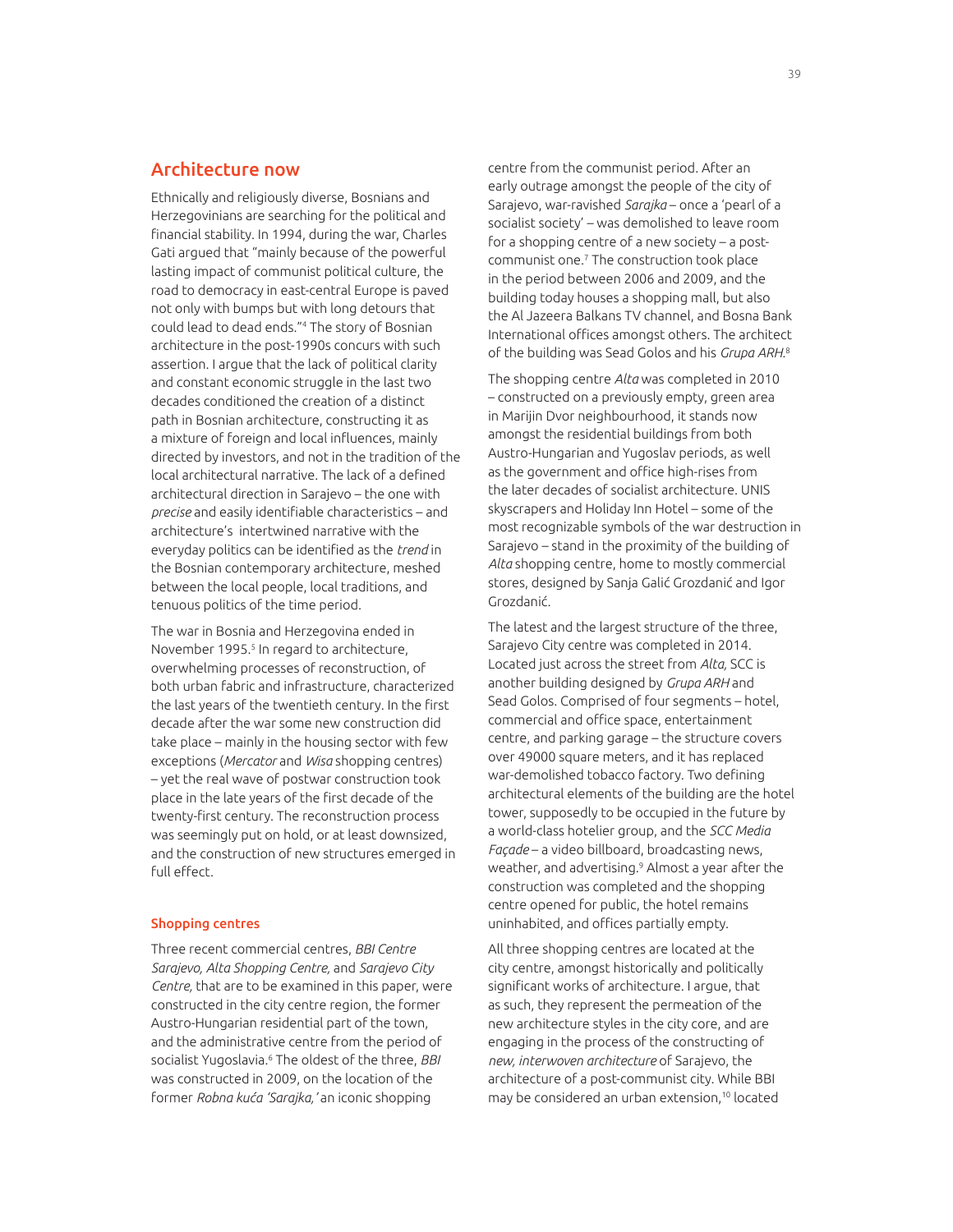in the site of a previous shopping centre, both *Alta* and *SCC* are insertions into the fabric of the city, and aggressive ones for that matter.

As of the early years after the war, the capital inflow from the European and American companies has been constant, yet in the last decade a new trend in investment emerged – an introduction of companies from Islamic countries in Bosnia and Herzegovina. It can be speculated that the presence of Islamic countries based companies in the Federation of Bosnia and Herzegovina lays in diplomatic relations forged by a great percentage of Muslim population living in the Federation entity, and such speculations would be proven accurate. *Foreign Investment Promotion Agency of Bosnia and Herzegovina* (hereinafter FIPA) stated in its 2012 report that the largest investor in the past two decades has been the Republic of Austria with the investment worth of €1,194 billion, surpassing all others but the character of the investment of Islamic countries difers in its public presentation, resulting in high visibility and public presence.<sup>11</sup> *SCC* and *BBI* are visible features in the urban fabric of Sarajevo, and banking investments (main interest of Austrian companies) bear diferent presence.

Shopping malls, in particular if located in city centre, make a significant mark on daily activities of Sarajevans – they are present in everyday interactions as the great majority of people living in the city work in the city centre. The argued relation between architecture and politics can be identifed here through the newly opened channels in the post-communist period – due to re-established religious freedoms and political connections to the Islamic world the urban fabric of Sarajevo is changing, once again exhibiting the political change taking place in the Bosnian society.

#### Urban fabric development

How do new shopping malls permeate the existing urban fabric and can these be considered an organic development? Elaborate projects have been developed for Marijin Dvor neighbourhood during the communist times, and brought into question the issue of historic heritage in the westward expansion of the city.12 Nevertheless, and regardless of the failures and successes of communist architects and planners, in the fve decades of socialist Yugoslavia the city of Sarajevo developed without any dramatic

intrusion in the pre-existing urban fabric, and shows the feats of the socialist modernism in Yugoslavian architecture not interfering with the preexisting condition. The urban development during communist times was under more rigorous legal regulation and, arguably, such legal regulation can be credited for a more organic urban development.

When we speak of the postwar architecture – the architecture of new, post-communist Bosnia and Herzegovina – I argue that the lack of regulations, and governmental supervision allows for both architects and investors to fully control the process of design and construction of any structure on their property, and "according to the Law on Foreign Direct Investment Policy in B&H there is no any [sic] restrictions and limitations regarding buying [sic] or possessing the construction land and buildings by the foreign investor who is allowed to be a 100% owner of the land or building and has the same rights such as a local owner."13 The local government does propose the purpose of the land, but due to the local laws, the investor is entitled to change the design and features of the proposed building.

Architecturally, the shopping malls in question can be examined through particularities of their designs, and it is arguable whether they resemble the existing commercial centres in the home countries of investor companies, but that cannot be seen as a sole issue of contention in regard to the construction of such buildings. I argue that these structures add to the uncontrolled expansion of urban fabric of Sarajevo, but also that the interpolation of large projects in the existing historic fabric causing uninhibited development is not conditioned by design or investors' plans – such expansion and development is caused by the lack of regulations in Bosnian and Herzegovinian local governments. The full control over one's investments is a feature of a capitalist society, yet the creation of urban fabric should be prone to open public and professional debate, as the uncontrolled construction in the city will result not in organic development and exploration of contemporary architectural styles, but in the destruction of historic and architectural heritage, and it will negatively affect the quality of life of Sarajevans. Such lack of regulations and supervision may be seen as one of the crucial characteristics of the new trend in the architecture of Bosnia and Herzegovina.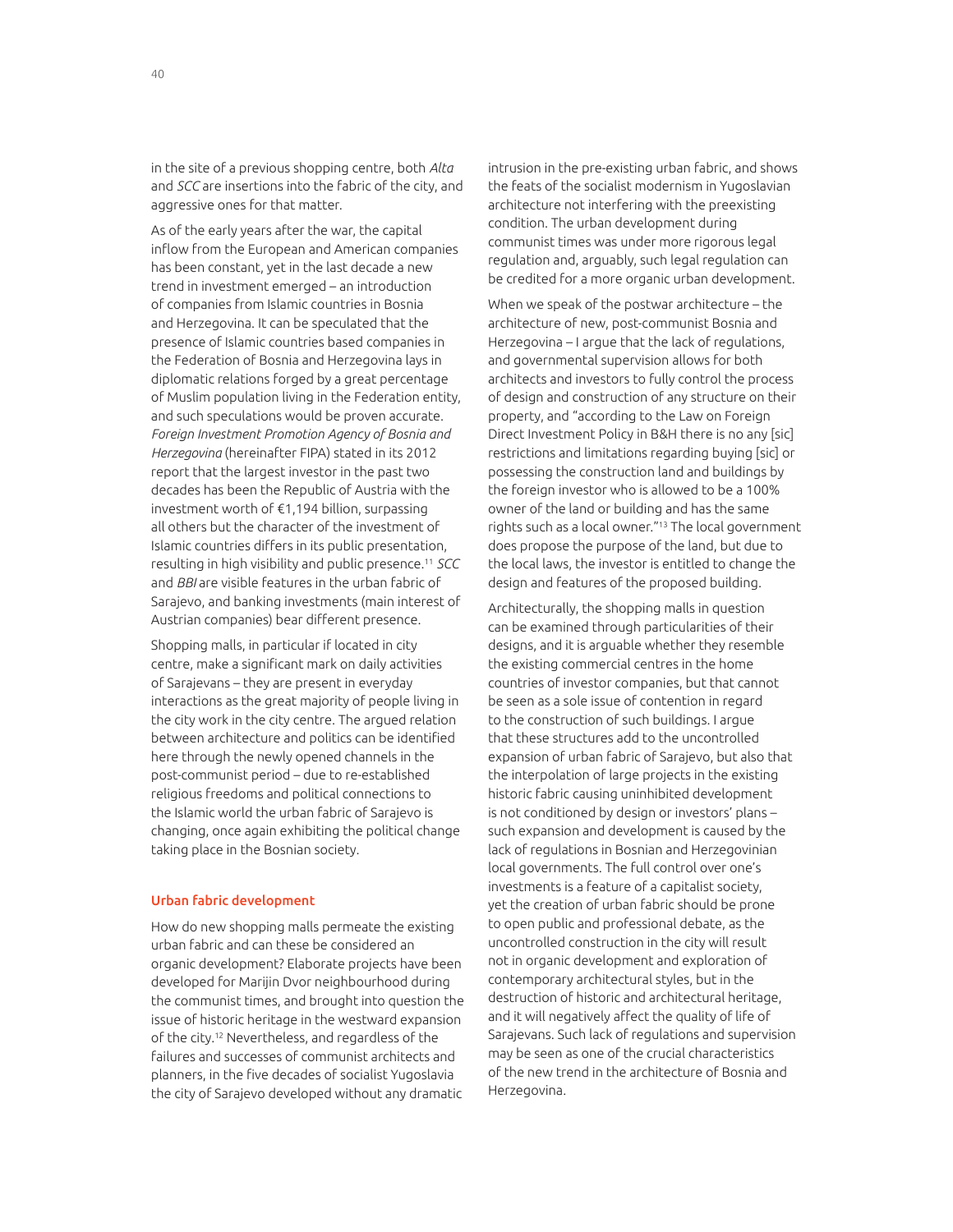#### Concluding note

The architecture of Sarajevo, the capital of Bosnia and Herzegovina, once again is a stage of the historical changes and shifts – the ones creating the face of the city, and profoundly permeating the lives of Sarajevans. Just as throughout the history, architecture is now the façade of the political and economic developments and changes, as profound as they are in any country in transition. Nowadays, the historical heritage of Sarajevo is in peril and the question of what architecture is today remains to a certain extent impermeable. While researching new shopping centres in Sarajevo, located within the historic Austro-Hungarian core, one may determine the architecture of today as undefned in traditional terms. But what else have we learned from the new structures overshadowing buildings from the early nineteenth century? The relationship between investors and the design of the buildings is clearly an important one – architectural trends in the home countries of investors do play a role in determining the main principles of design and construction, as well as the principles of conducting business in a multireligious and multi-ethnic city (e.g. no alcoholic beverages can be purchased in either *BBI* or *SCC*) – yet the problematic of the foreign investment in regard to architecture is vital in a diferent concern. Foreign investors have no limitations or restrictions in regard to purchasing land or buildings, as well as their control over the property in question. Hence, one cannot anticipate an investment group to engage in research of architectural history of a city or a country (although, it would be an ideal practice), but the local government is to deal with any possible issues accordingly and take into consideration all possible ramifications of such investments on architecture and the development of urban fabric of a city. Charles Gati wrote back in 1992 that "democracies, unlike communist systems, base their claim to legitimacy more on respect for proper constitutional procedures than on economic performance."14 Warning of the unrealistic expectations of people and politicians on the path to democracy for any former communist society, Gati foreshadowed difficulties for any postcommunist society in particular the one in Bosnia and Herzegovina. The architecture of Sarajevo seems to be a mirror of the political shifts and changes in the country's politics and economy – the city façade is changing as the society is changing,

adapting to all present infuences, showing the brutal face of transition. What will the face of the city be in the following years? We are to see – the architecture of the new post-communist Sarajevo is in the constant and evolving process of invention just as the country itself dealing with political, economic, religious, and legal repercussions of the times past.

#### **Endnotes**

- 1 Term *postwar* in this context signifes the time period after the dissolution of Yugoslavia and 1990s wars in the region.
- 2 Maroje Mrduljas and Vladimir Kulic, *Modernism in Between: The Mediatory Architectures of Socialist Yugoslavia* (Jovis, 2012). 24.
- 3 Ibid. 23.
- 4 Charles Gati, "From Sarajevo to Sarajevo," *Foreign Afairs,* Fall 1992. 65.
- 5 At the end of the war, per Dayton Peace Accord the country was divided in two entities one with the predominant Serb population – Republika Srpska, and the other with population divided between Muslims, Croats, and Serbs – Federation of Bosnia and Herzegovina.
- 6 Further referred to as *BBI, Alta,* and *SCC* respectively.
- 7 See Nebojsa Seric Shoba, "Robna Kuca Sarajka," shoba.blogger.ba, 2006, http://radiosarajevo.ba/ novost/108628/nebojsa-seric-soba-robna-kucasarajka.
- 8 Information obtained from www.bbicenter.ba, Accessed on 5 May 2015
- 9 Information obtained from www. sarajevocitycenter.com, Accessed on 7 May 2015
- 10 Per www.planingportal.gov.uk *urban extension* is defned as development that *"involves the planned expansion of a city or town and can contribute to creating more sustainable patterns of development when located in the right place […]."* Accessed on July 20 2015
- 11 *Investment Opportunities in Bosnia and Herzegovina* (Sarajevo: Foreign Investment Promotion Agency, March 2012). 18.